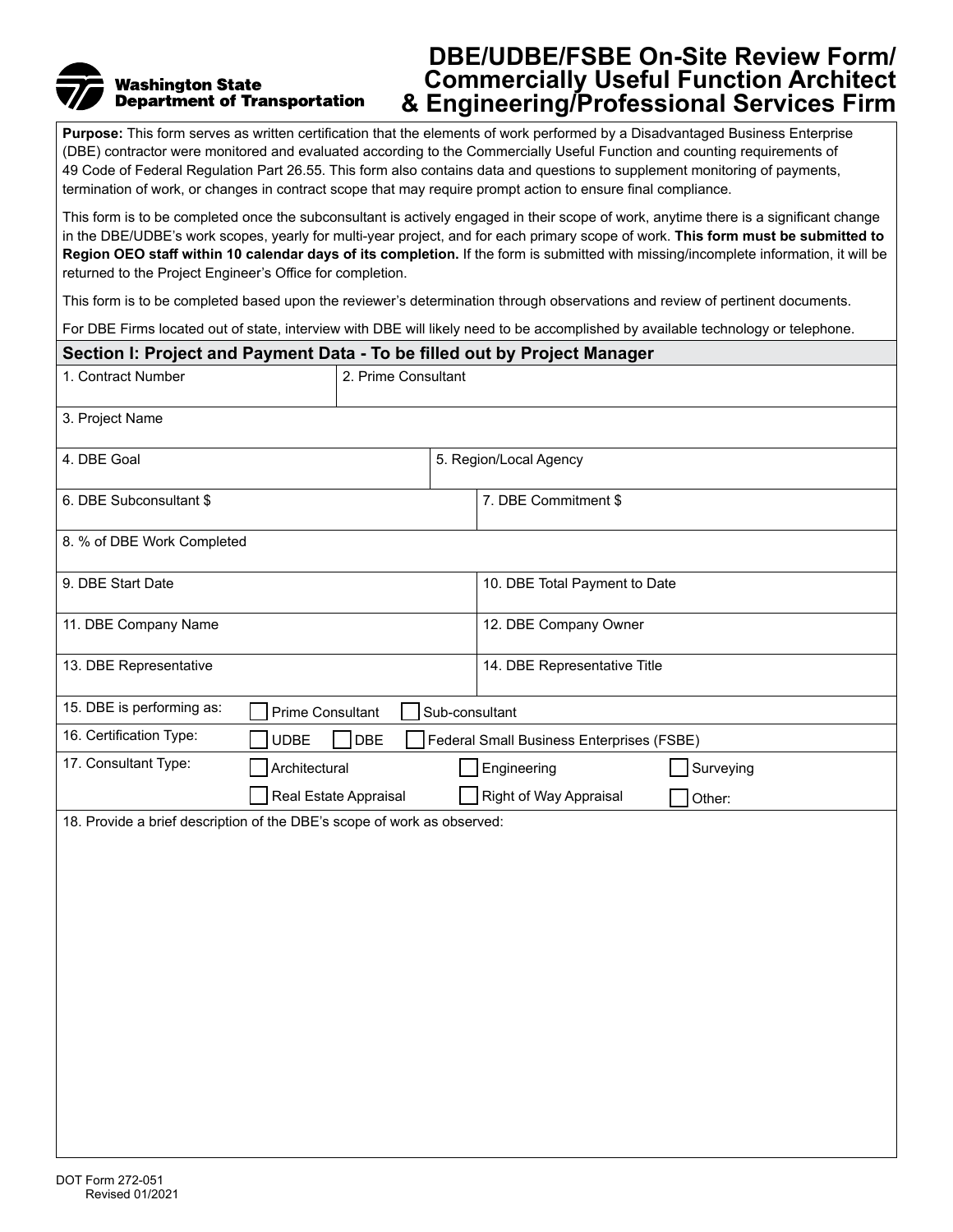| 19. The following questions pertain only to DBE participation submitted to meet a commitment goal:                                                                                                                                                                                         |            |           |     |
|--------------------------------------------------------------------------------------------------------------------------------------------------------------------------------------------------------------------------------------------------------------------------------------------|------------|-----------|-----|
| a. Is the description of work in the DBE's subconsultant agreement/contract consistent with the prime's DBE commitment?                                                                                                                                                                    |            |           |     |
| No, if "No", how was this resolved?<br>Yes                                                                                                                                                                                                                                                 |            | N/A       |     |
| b. Was the amount of work performed by the DBE, to include any changes, able to meet the original DBE commitment<br>amount? Please describe/explain the changes and process followed to address the situation (e.g., termination, substitution,<br>change order documenting change, etc.). |            |           |     |
| Section II: Observation - To be filled out by the Project Manager<br>1. Is the DBE Project Manager exclusively employed by the DBE firm?                                                                                                                                                   | <b>YES</b> | <b>NO</b> | N/A |
| If no, please provide explanation below:                                                                                                                                                                                                                                                   |            |           |     |
| 2. Is the DBE Project Manager or classification of the DBE Staff shown on the monthly<br>invoice or Payroll? (Request for copies of monthly invoices/payroll)<br>If no, please provide explanation below:                                                                                  |            |           |     |
| 3. Is the DBE Project Manager shown on any other firms' invoice?<br>If yes, please explain:                                                                                                                                                                                                |            |           |     |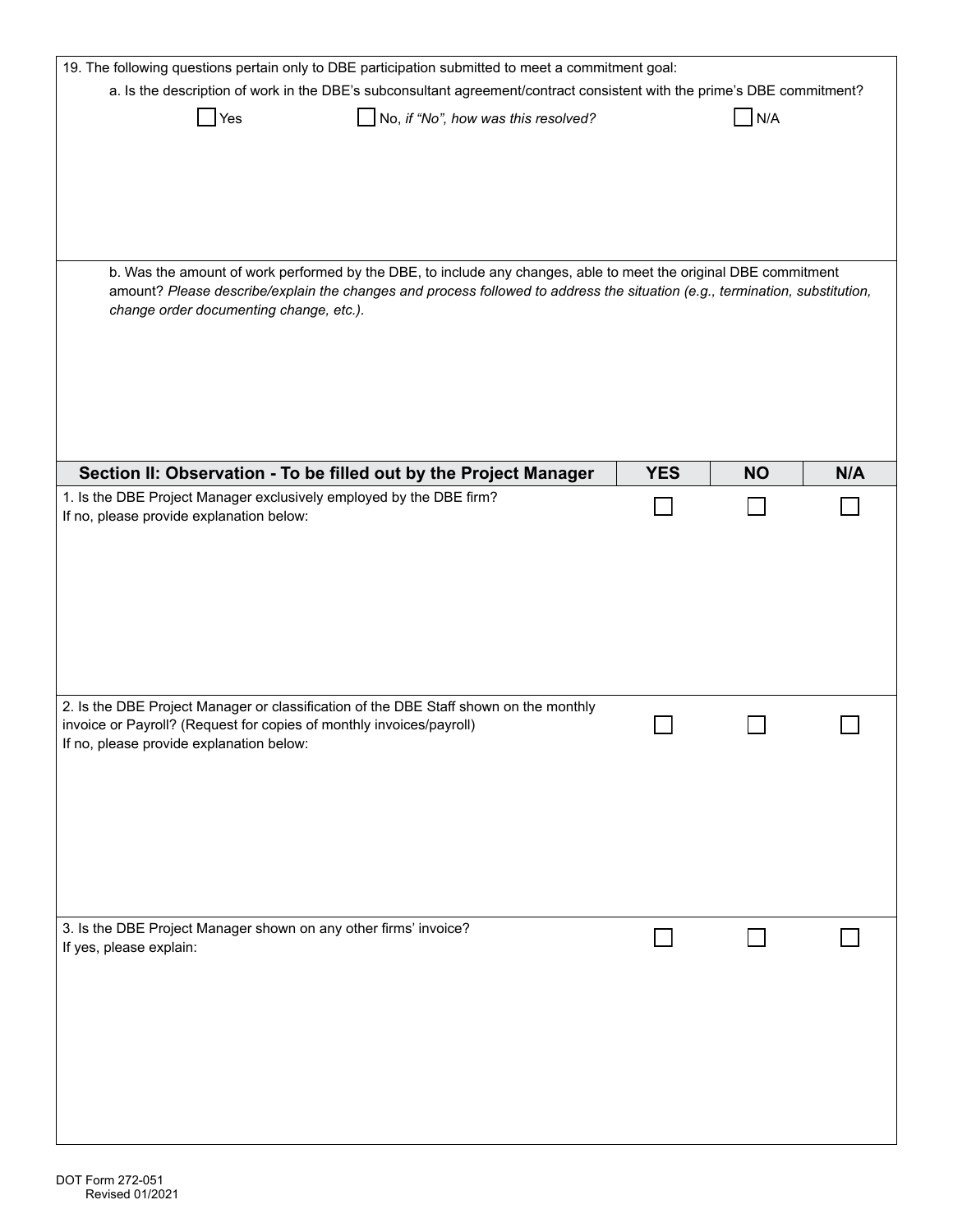| 4. Does the DBE Project Manager effectively manage the job without interference from<br>other consultants/contractors?<br>If no, please explain:                                                 |                                         |            |           |      |
|--------------------------------------------------------------------------------------------------------------------------------------------------------------------------------------------------|-----------------------------------------|------------|-----------|------|
| 5. Who does the DBE's Project Manager report to within his/her organization?                                                                                                                     |                                         |            |           |      |
| Name                                                                                                                                                                                             | Title                                   |            |           |      |
|                                                                                                                                                                                                  |                                         |            |           |      |
| 6. On-Site Review conducted by:                                                                                                                                                                  | <b>Project Manager Office Personnel</b> |            |           |      |
|                                                                                                                                                                                                  |                                         |            |           |      |
| <b>Printed Name/Title</b>                                                                                                                                                                        | Signature                               |            |           | Date |
| 7. Area Consultant Liaison Representative                                                                                                                                                        |                                         |            |           |      |
|                                                                                                                                                                                                  |                                         |            |           |      |
| <b>Printed Name/Title</b>                                                                                                                                                                        | Signature                               |            |           | Date |
| Section III: To be filled by OEO                                                                                                                                                                 |                                         | <b>YES</b> | <b>NO</b> | N/A  |
| 1. Provide the value of any DBE work that was either terminated by the prime or performed by another firm, if not applicable, state<br>N/A (applies to commitment/non commitment DBEs):          |                                         |            |           |      |
| 2. Did the prime obtain written concurrence from OEO before terminating the DBE or<br>reducing its work (applies to commitment/non commitment DBEs)?<br>If no, please provide explanation below: |                                         |            |           |      |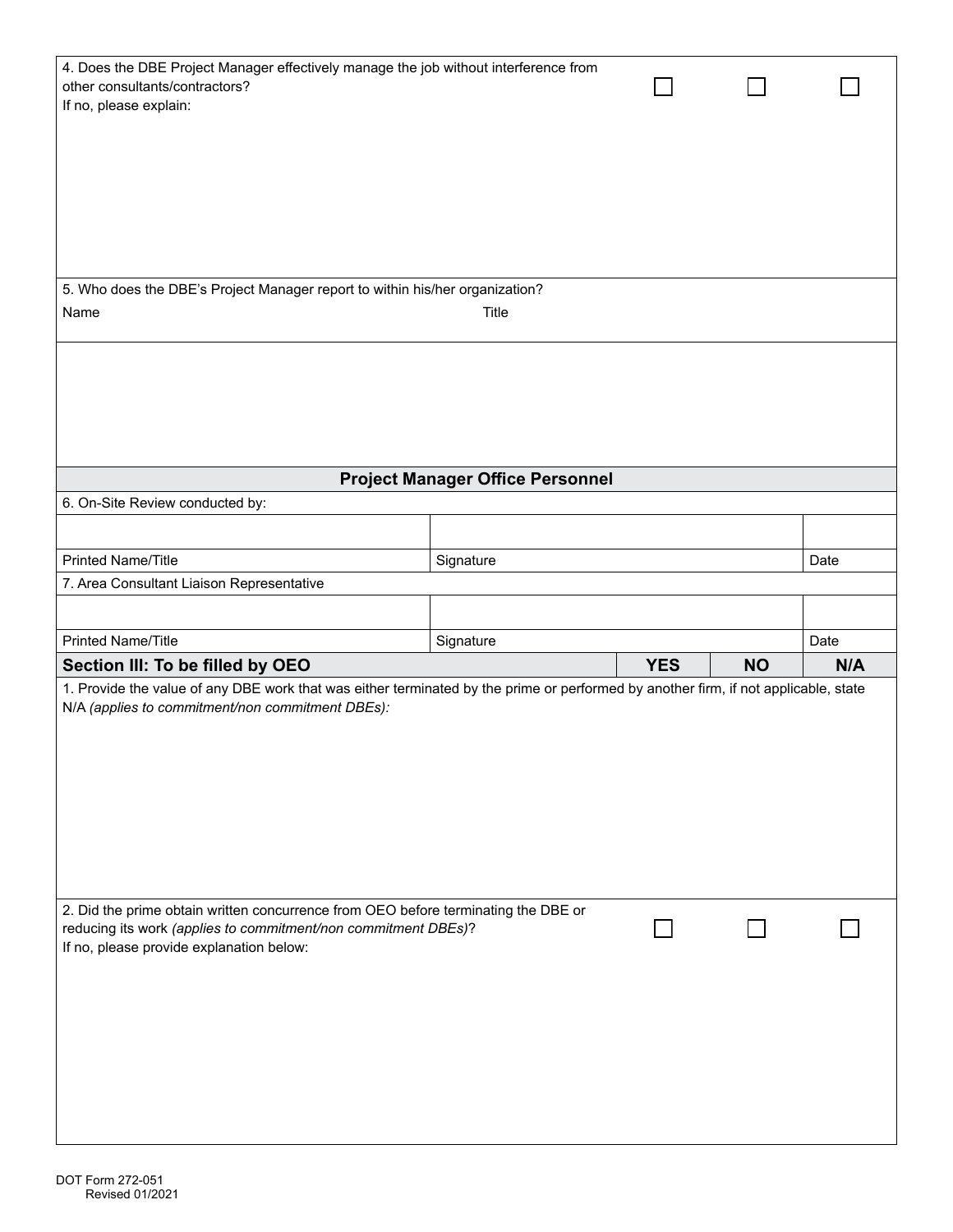| 3. Did the prime make every good faith effort to replace the value of work (applies to<br>commitment/non commitment DBEs) not performed by the DBE for any reason (other<br>than state-initiated changes in scope)?<br>If no, please provide explanation below:                                           |  |  |
|-----------------------------------------------------------------------------------------------------------------------------------------------------------------------------------------------------------------------------------------------------------------------------------------------------------|--|--|
| 4. Does the DBE have control over the methods it uses to perform work? Ask for copies<br>of applicable documents (e.g., designs, plans, surveys, ROW appraisals, stamped with<br>the DBE firms' certified/licensed professional's name, signature, and date).<br>If no, please provide explanation below: |  |  |
| 5. Do the DBE employees have adequate knowledge/training/experience to perform the<br>subcontract work without assistance from the prime consultant or any other consultant,<br>WSDOT or Local Agency employee?<br>If no, please provide explanation below:                                               |  |  |
| 6. Is the DBE the only consultant providing pay and other compensation (i.e. benefit<br>plans) to personnel?<br>If no, please provide explanation below:                                                                                                                                                  |  |  |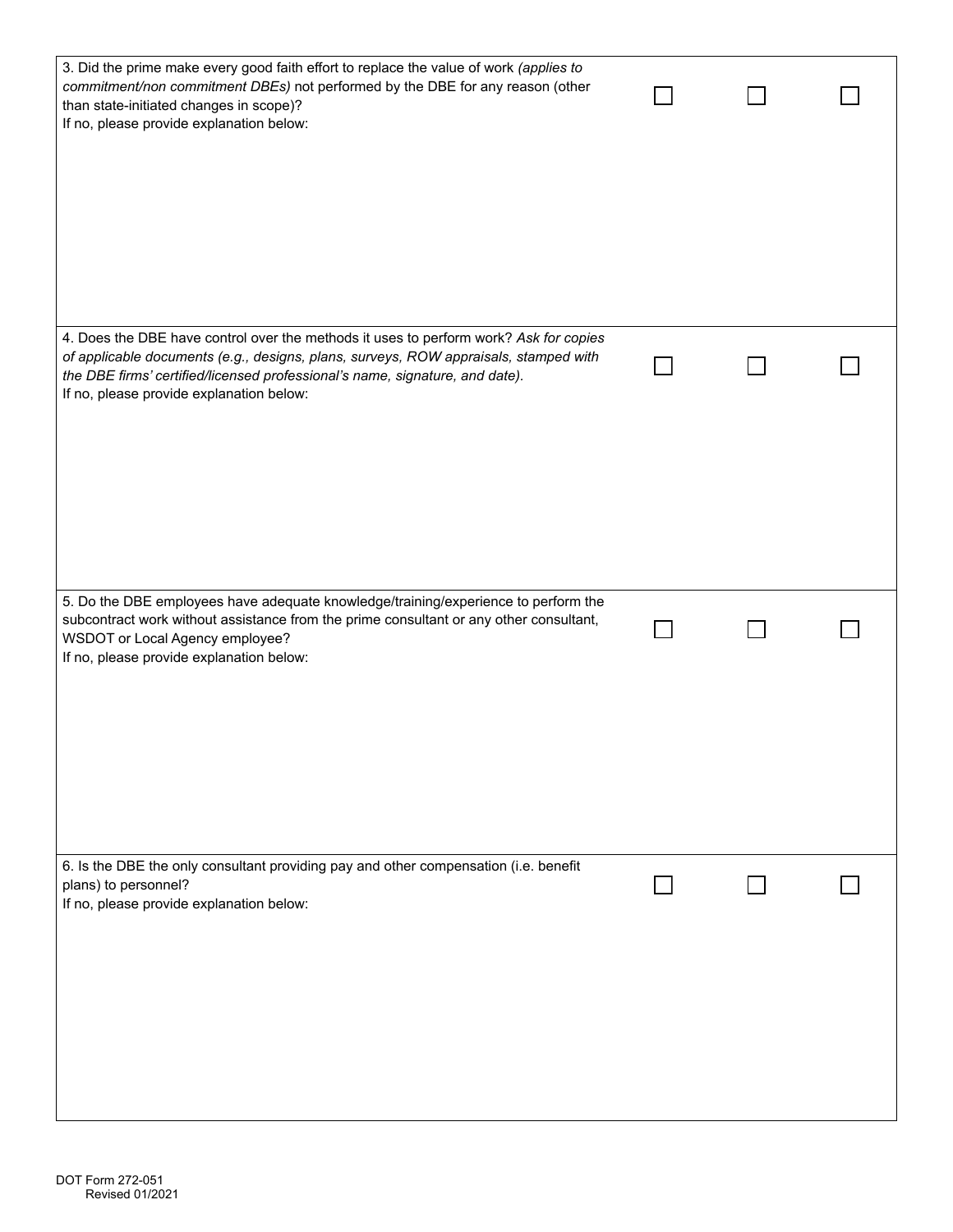| without assistance of other participating consultants?<br>If no, please provide explanation below: | 7. Are the DBE's employees working on a distinct element of work, independently                                                                                                                                                                                                                        |            |           |
|----------------------------------------------------------------------------------------------------|--------------------------------------------------------------------------------------------------------------------------------------------------------------------------------------------------------------------------------------------------------------------------------------------------------|------------|-----------|
| subcontract/agreement?                                                                             | 8. Does the description of DBE's scope of work observed match the executed                                                                                                                                                                                                                             |            |           |
| If no, please provide explanation below:                                                           |                                                                                                                                                                                                                                                                                                        |            |           |
| explanation below:                                                                                 | 9. Is the DBE firm certified in the work they are performing? If no, please provide                                                                                                                                                                                                                    |            |           |
| 10. Date of Review                                                                                 | Commercial Useful Function (CUF) Determination - To be signed by OEO<br>11. Printed Name and Title of first line OEO Reviewer                                                                                                                                                                          |            |           |
|                                                                                                    |                                                                                                                                                                                                                                                                                                        |            |           |
| 12. First line OEO Reviewer Signature                                                              |                                                                                                                                                                                                                                                                                                        | Date       |           |
| 13. Printed name and title of final OEO Reviewer                                                   |                                                                                                                                                                                                                                                                                                        |            |           |
| 14. Final OEO Reviewer Signature                                                                   |                                                                                                                                                                                                                                                                                                        | Date       |           |
|                                                                                                    |                                                                                                                                                                                                                                                                                                        | <b>YES</b> | <b>NO</b> |
| prime to utilized the DBE.                                                                         | 15. Based on work observed and records reviewed, I have determined that the DBE listed on Page 1<br>performed a CUF in accordance with the requirements of 49 CFR §26.55 and any commitment by the<br>For "NO" Response: (Explain adjustments in credit, enforcement action, or other remedies taken): |            |           |
|                                                                                                    |                                                                                                                                                                                                                                                                                                        |            |           |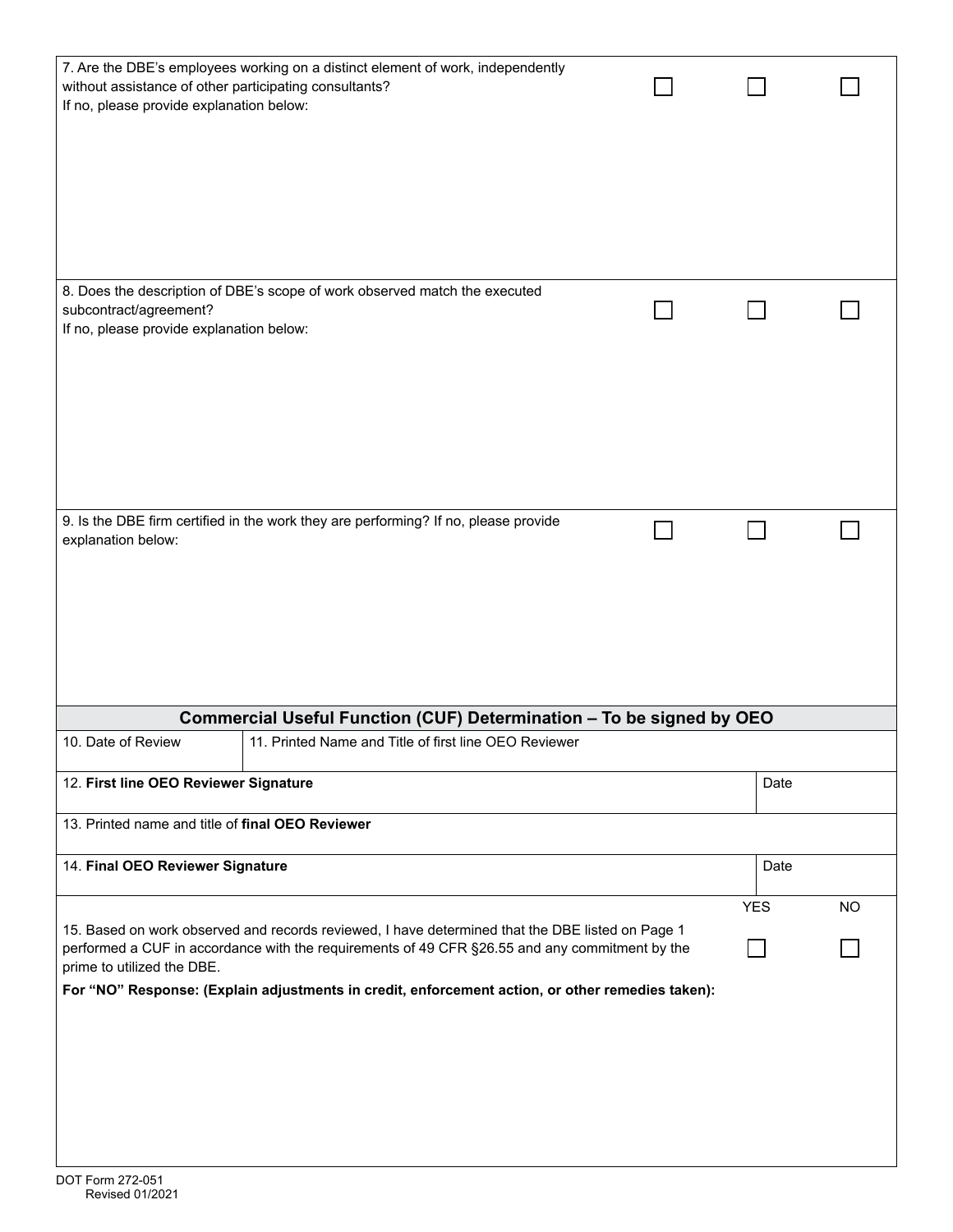#### **INSTRUCTION GUIDE**

(for A&E/Professional Services DBE On-Site Review Form)

**The responses to the questions represent the reviewers' observations and knowledge following review of documentation. In other words, the reviewer is not checking the boxes based on what the DBE is telling them. Rather, the reviewer is checking the boxes based on what he/she has observed on-site and in review of the project documentation/DBE's records.**

### **Section I: Project and Payment Data – To be filled out by Project Manager**

- Block #1: Enter the contract or agreement number. *Example:* #Y11101 AA or 10-019-WDOT
- Block #2: Enter the business name of the prime contractor/consultant for this project. *Example:* Two Brothers Consulting
- Block #3: Enter the name of this project. *Example:* Design I-209 Flyover Ramp
- Block #4: Enter the DBE Goal percentage established on the project. *Example:* 9%
- Block #5: Enter the WSDOT region name or the municipality (local agency) responsible for this project. *Example:* Eastern Region, or Spokane County

Block #6: Enter the contracted dollar amount the DBE will receive for performing this work. (This amount should be obtained from the subcontract. It may include work the DBE is not certified in.) *Example:* [\\$195,000.00](https://195,000.00)

Block #7: Enter the contracted dollar amount the DBE will receive for performing this work. (This amount should be obtained from the Written Confirmation form.)

*Example:* [\\$185,000.00](https://185,000.00)

- Block #8: Enter the approximate percentage of work completed by the DBE for each line item scope of work. *Example:* 80% completed
- Block #9: Enter the date the DBE started working on its contracted scope of work. *Example:* 12/20/2018
- Block #10: Enter the total dollar amount paid to date to the DBE. *Example:* [\\$15,000.00](https://15,000.00)
- Block #11: Enter the business name of the DBE firm being reviewed. *Example:* Chavez Engineering, Inc.
- Block #12: Enter the name of the DBE Owner(s). *Example:* Jane Smith, President

Block #13: Enter the first name and last name of the designated DBE project manager or supervisor, as appropriate.

*Example:* John Wright

Block #14: Enter the of the designated DBE representative.

*Example:* Project Manager or Project Engineer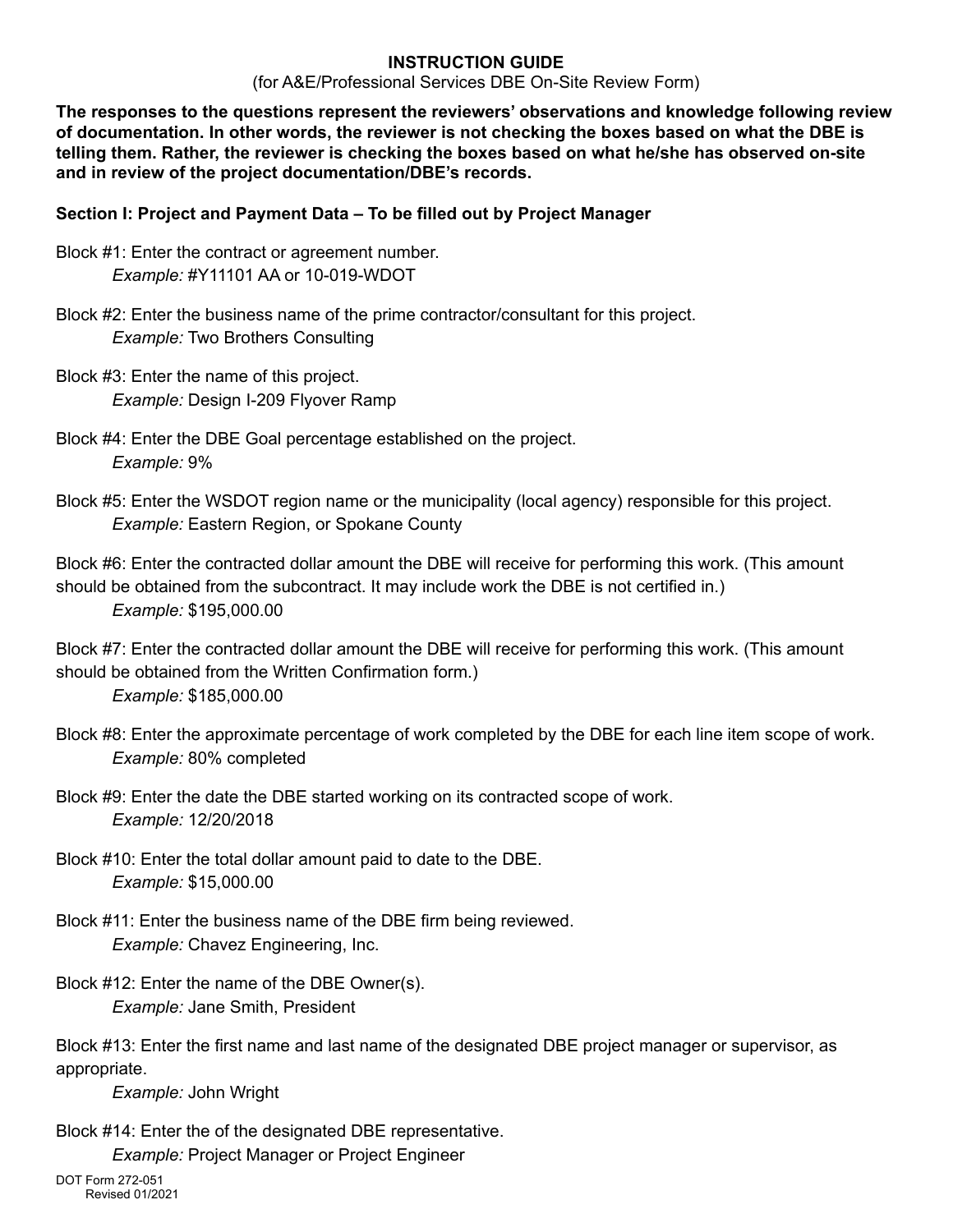| Block #15: Check the box that applies.<br><i>Example:</i> Prime Consultant <b>D</b> Sub-consultant |  |
|----------------------------------------------------------------------------------------------------|--|
| Block #16: Check the box that applies.<br>$Example: \square$ UDBE $ \square$ DBE $ \square$ FSBE   |  |
| Block #17: Check the box that applies.<br><i>Example:</i> Architectural Engineering Surveying etc. |  |

Block #18: Specifically describe the actual work being performed by this DBE on the day you are conducting this onsite interview.

*Example:* Operating belly dump trucks over the project site to haul bituminous pavement material to the dump site; drafting plan sheets for Bridge A1; running hydraulic models for storm sewer system Z, etc.

Block #19a: The following questions pertain only to DBE participation submitted to meet a contract commitment goal.

*Example:* Check the following box that applies. If no, provide explanation on how it was resolved.  $\Box$  YES  $\Box$  NO, if "NO", how was this resolved?  $\Box$  N/A

Block #19b: Provide an explanation of the changes to the DBE's scope of work causing the DBE commitment shortfall. Describe/explain the changes and process followed to address the situation (e.g., termination, substitution, change order documenting change, etc.).

### **Section II: Evaluation – To be filled out by the Project Manager**

Block #1: Check mark the appropriate "yes" or "no" or "N/A" block to acknowledge whether or not you believe the DBE Project Manager is exclusively employed by this DBE (not working for another contractor on this project).

*Example:* "Yes" or "No" or "N/A" (as appropriate). If "no," provide an explanation as to why not.

Block #2: Check mark the appropriate "yes" or "no" or "N/A" block to acknowledge whether or not the DBE Project Manager is listed on the monthly invoice or payrolls (If payrolls are applicable). (Note: If this is a Consultant Services contract there may not be certified payroll. In this situation, FHWA has indicated we need to obtain a copy of the firm's internal payroll documents)

*Example:* "Yes" or "No" or "N/A" (as appropriate). If "no," provide an explanation as to why not.

Block #3: Check mark the appropriate "yes" or "no" or "N/A" block to acknowledge whether or not the DBE Project Manager is listed on any other contractor's monthly invoice/payroll.

*Example:* "Yes" or "No" or "N/A" (as appropriate). If "yes," provide an explanation as to why.

Block #4: Check mark the appropriate "yes" or "no" or "N/A" block to acknowledge whether or not the DBE Project Manager is effectively managing without assistance from other consultants/contractors.

*Example:* "Yes" or "No" or "N/A" (as appropriate). If "yes," provide an explanation as to why not.

Block #5: Provide the name of the individual the DBE's Project Manager report to. *Example:* John Smith, Vice President

# **Project Manager Office Personnel**

Block #6: Enter the name/title of the individual who conducted this review, sign and date the review was conducted.

*Example:* Pleasant Paul Love, Project Manager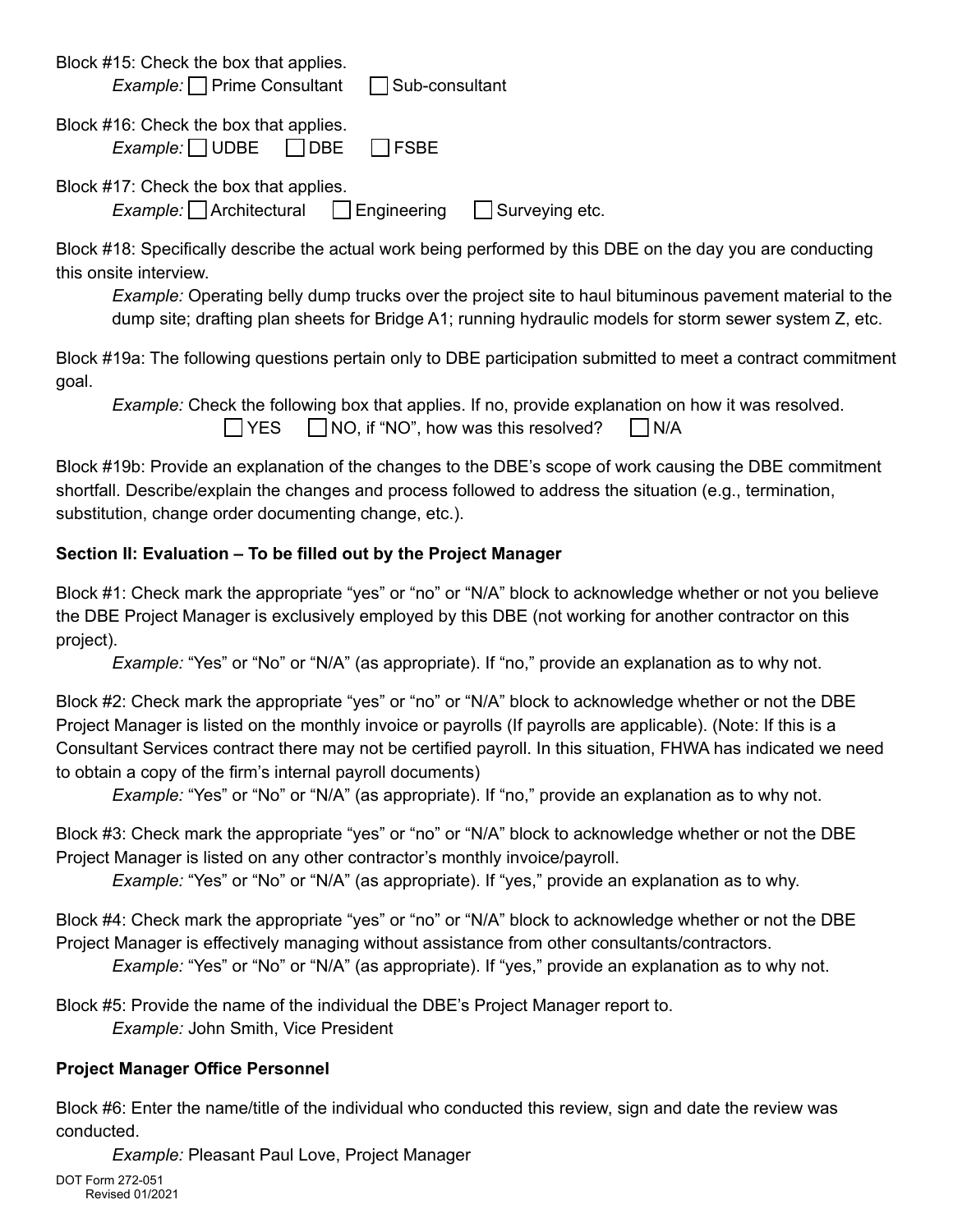Block #7: Enter the name/title of the WSDOT Area Consultant Liaison Representative, sign and date the review.

*Example:* George Washington, Project Engineer

# **Section III: To be filled by OEO**

Block #1: Provide the value of any DBE work (under commitment) that was either terminated by the prime or performed by another firm, if not applicable, state N/A.

Block #2: Check mark the appropriate "yes" or "no" or "N/A" block to acknowledge whether or not the prime obtain written concurrence from OEO before terminating or reducing DBE work under commitment.

*Example:* "Yes" or "No" or "N/A" (as appropriate). If "no," provide an explanation as to why not.

Block #3: Check mark the appropriate "yes" or "no" or "N/A" block to acknowledge whether or not the prime make every good faith effort to replace the value of work under commitment not performed by the DBE for any reason other than state initiated changes in scope.

*Example:* "Yes" or "No" or "N/A" (as appropriate). If "no," provide an explanation as to why not.

Block #4: Check the appropriate "yes" or "no" or "N/A" block to acknowledge whether or not this DBE firm has control over its contracted scope of work.

*Example:* Yes" or "No" or "N/A" (as appropriate). If "no," provide an explanation as to why not.

Block #5: Check the appropriate "yes" or "no" or "N/A" block to acknowledge whether or not have adequate knowledge/training/experience to perform the subcontract work without assistance from the prime consultant or any other consultant, WSDOT or Local Agency employee.

*Example:* Yes" or "No" or "N/A" (as appropriate). If "no," provide an explanation as to why not.

Block #6: Check the appropriate "yes" or "no" or "N/A" block to acknowledge whether or not this DBE firm providing pay and other compensation to personnel.

*Example:* Yes" or "No" or "N/A" (as appropriate). If "no," provide an explanation as to why not.

Block #7: Check the appropriate "yes" or "no" or "N/A" block to acknowledge whether or not DBE's employees working on a distinct element of work, independently without assistance of other participating consultants. *Example:* Yes" or "No" or "N/A" (as appropriate). If "no," provide an explanation as to why not.

Block #8: Check the appropriate "yes" or "no" or "N/A" block to acknowledge whether or not DBE's scope of work, matches the executed subcontract/agreement.

*Example:* Yes" or "No" or "N/A" (as appropriate). If "no," provide an explanation as to why not.

Block #9: Check the appropriate "yes" or "no" or "N/A" block to acknowledge whether or not DBE is certified in the work they are performing.

*Example:* Yes" or "No" or "N/A" (as appropriate). If "no," provide an explanation as to why not.

# **Commercially Useful Function (CUF) Determination – To be signed by OEO**

Block #10: Enter the date of this review. *Example:* December 25, 2014

Block #11: Print the name/title of the WSDOT/OEO individual who conducted this review. *Example:* Sarah Someone, DBE Compliance Lead